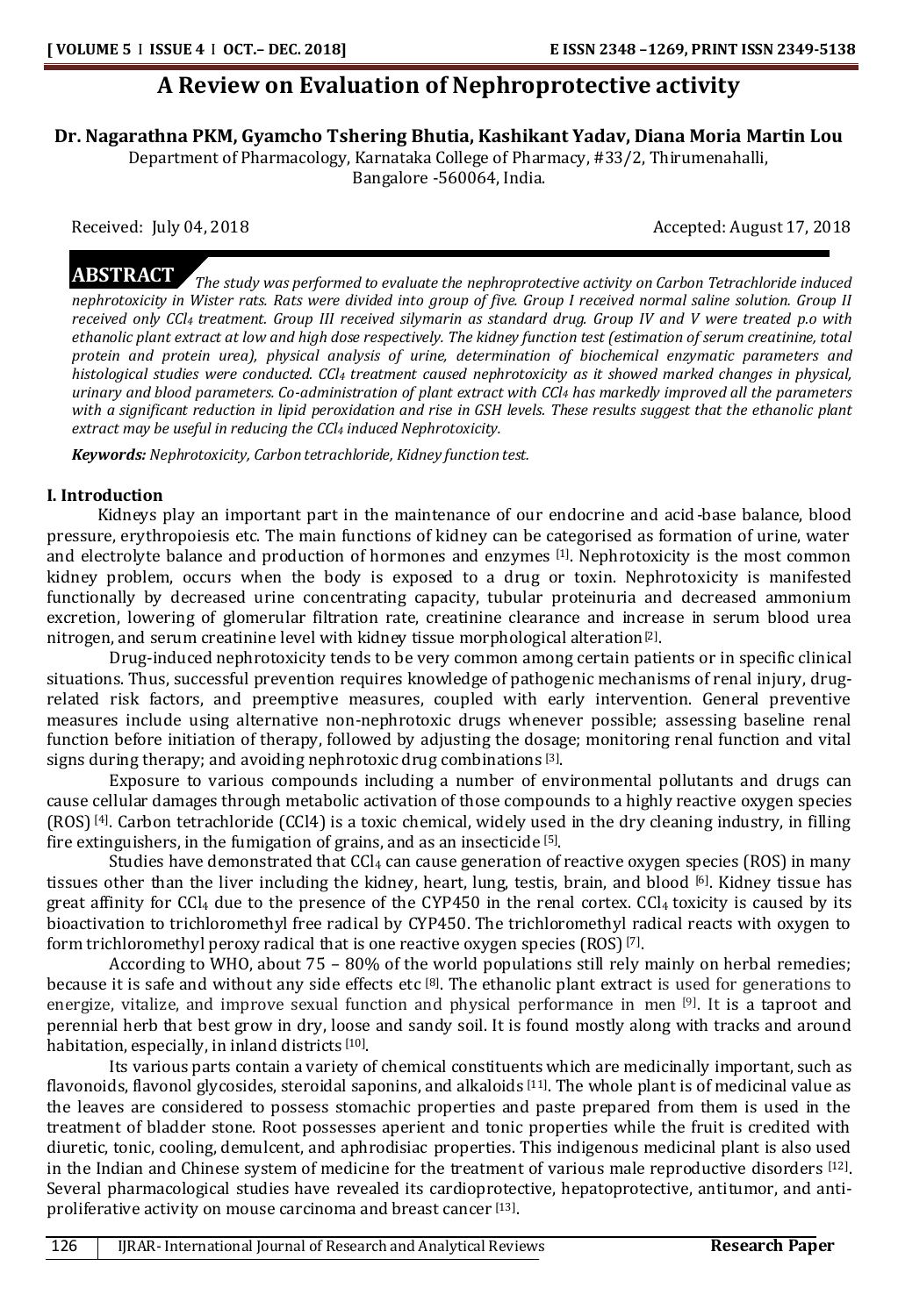The present study aimed at evaluates nephroprotective against CCl<sub>4</sub> induced nephrotoxicity in rats with special reference to biochemical, antioxidants parameters and histopathological studies.

# **II. MATERIALS AND METHODS**

- a) **Source of data:** Experiment was performed as described in the standard bibliography, literatures and text books. The reputed journals and publications were obtained from college library and through web search.
- b) **Preparation of extract:** 100 grams powdered leaves were subjected to successive extraction in a soxhlet extractor with ethanol. The extract obtained, was concentrated in a rotary shaker, where it was evaporated to dryness to get a constant weight [14].
- c) **Acute toxicity studies**: The acute toxicity study was performed by using up and down procedure (OECD/OCDE GUIDELINE) 423 Adopted on 17th December 2001. [15]
- d) **Experimental animals:** Wistar rat were used for the experiment. It is characterized by its wide head, long ears, and tail length that is always less than its body length. Adult male Wistar rats (150-200gm) were used to evaluate the nephroprotective and anti-oxidant activity. The animals were maintained under standard laboratory conditions in polypropylene cages under 12 hr light/dark cycle, controlled temperature(24±2°C), fed with commercial pellet diet and water in an animal house approved by the Committee for the Purpose of Control and Supervision on Experiments on Animals.

# **III. EXPERIMENTAL METHODS:**

Animals were divided into 5 groups, with 6 animals in each group:

**Group I:** Served as normal control group, which received normal saline solution (1 mL, p.o.).

Group II: Served as diseased control group, which received CCl<sub>4</sub> at the dose of 1.25 mL/kg, p.o.<sup>[16]</sup>.

**Group III:** Served as standard group, which received silymarin (10 mg/kg p.o.).

**Group IV:** Test group, received the ethanolic plant extract at the low dose.

**Group V:** Test group, received the ethanolic plant extract at the high dose.

**Method:** All the groups received the treatment for five days. On the 6th day, group II – V received a single dose p.o. of CCl<sub>4</sub> (1.25 mL/kg). 24 hours after the administration of CCl<sub>4</sub>, rats were sacrificed and blood samples were collected by heart puncture and the serum was separated for evaluation of various biochemical parameters [16].

**A) Physical analysis of urine:** Urine samples were assayed for red blood cells (RBCs) count, white blood cells (WBCs) count, urobilinogene, pH, and specific gravity by using standard diagnostic kits (MediScreen Urine Strips, Orgenics, France)[17] .

**B) Biochemical analysis of urine and serum:** Estimation of total protein, albumin, urea,

creatinine, and creatinine clearance was done by using standard diagnostic kits (MediScreen kit France)<sup>[17]</sup>.

**C) Determination of biochemical enzymatic parameters:** The biochemical parameters such as aspartate aminotransferase (AST), alanine aminotransferase (ALT), gamma-glutamyltranspeptidase (GGT), alka-line phosphatase (ALP) and total bilirubin were estimated by reported methods [18]. The enzyme activities were measured using diagnostic strips (Roche, Basel, Switzerland). Serum creatinine and blood urea were assayed using Randox Diagnostic kits (Randox Laboratories Ltd., Crumlin, U.K.) by the reported method [19] .

**D) Determination of total protein (TP):** The kidney samples were cooled in a beaker immersed in an ice bath. The tissues were homogenized in 0.02 M EDTA in a Pot-ter-Elvehjem type C homogenizer (Sigma-Aldrich, St. Louis, MO, USA). Parts of the homogenate were treated with 0.7 mL of Lowry's solution, mixed and incubated for 20 min in dark at room temperature. Diluted Folin's reagent (0.1 mL) was then added, and samples were incubated at room temperature in the dark for 30 min. The absorbance of the resulted solutions was then measured at 750 nm [20] .

**E) Histopathological studies:** Kidney tissues were excised from sacrificed animals, individually weighed, and thin kidney slices were cut, fixed in 4% paraformaldehyde and were sequentially embedded in paraffin wax blocks. Thin sections (3 μm) were made using microtome and stained with Mayer's hematoxylin solution and counterstained in eosin-phloxine solution for conventional morphological evaluation, then examined under light microscope (BX50; Olympus, Tokyo). The images were obtained by a digital camera system (Pixcera Co., Osaka, Japan) attached to the microscope. A minimum of 10 fields for each kidney slide were examined and scored. The scoring was done as none  $(-)$ , mild  $(+)$ , moderate  $(+)$  and severe (+++). [4]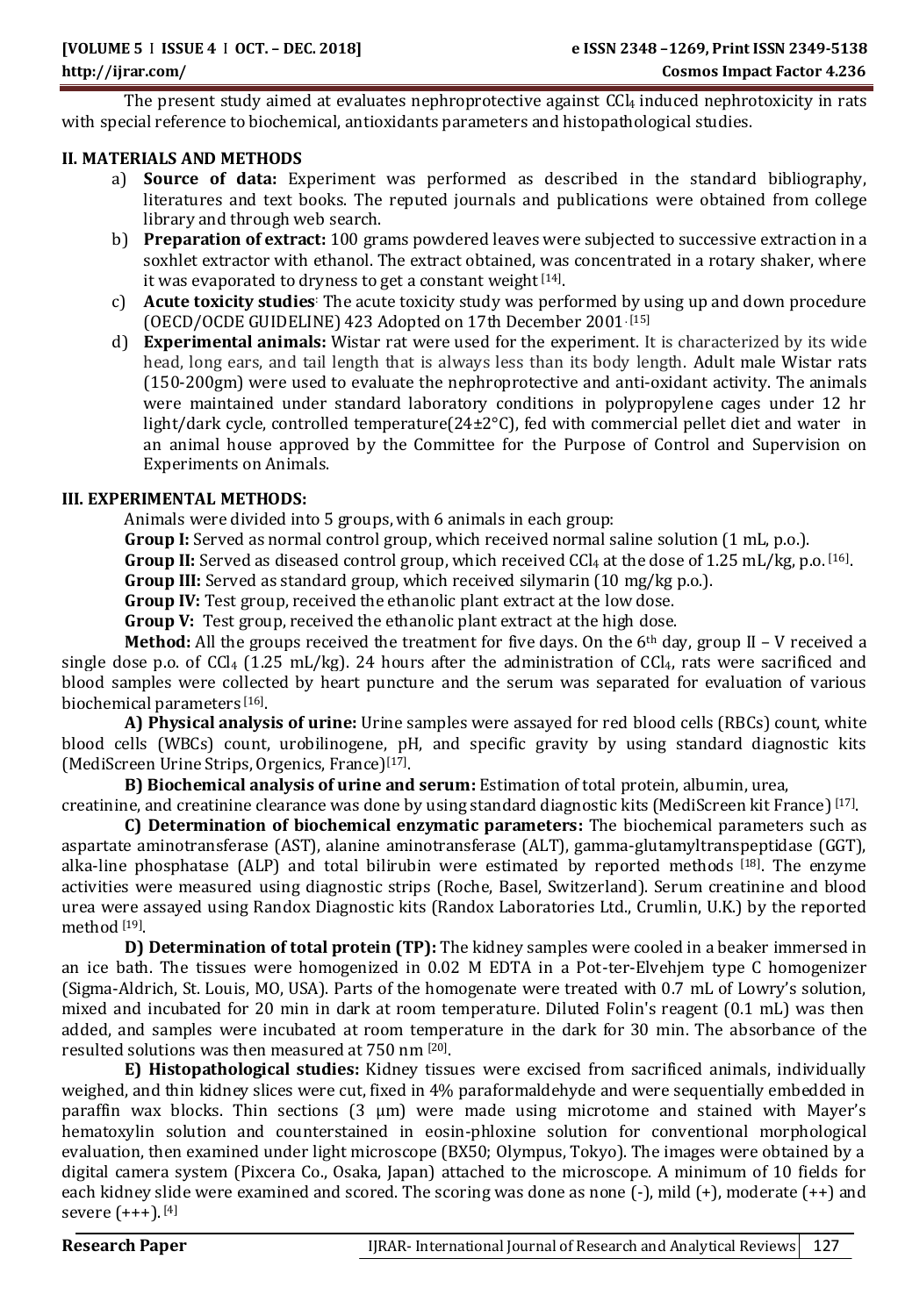**F) Statistical analysis:** The results were expressed as mean ± SD of different groups. The differences between the mean values were evaluated by ANOVA, further comparisons among groups were made using Dunnett's multiple comparisons test. The F-value was found statistically significant ( $p < 0.05$ ). [16]

#### **IV. RESULTS:**

After the extract was subjected to biochemical enzymatic analysis, it was reported that the group with silymarin as standard drug resulted in a significant decrease in the elevated AST, ALT, GGT, ALP, and bilirubin level in rats. The group that used the total ethanolic extract of *T. terrestris* showed a weak protective effect at the two used doses [16].

Kidney is responsible for regulation of plasma ionic composition like magnesium, chloride, sodium, potassium, calcium. It also plays a major role in the removal of nitrogenous metabolic waste products such as urea, creatinine and uric acid  $^{[21]}$ . The toxicity due to CCl<sub>4</sub> is reflected by the elevation of the serum levels of LDH, creatinine-kinase, urea, uric acid, creatinine, sodium, potassium and calcium. Administration of silymarin reversed these effects and thereby showed protective effect with different degrees. The extract showed a dose-dependent effect and highly significant reduction in the urea and creatinine levels. Improvement in the levels of sodium, potassium and calcium was also observed <a>[16]</a>.

The results support the ability of the ethanolic plant extract to protect the kidney against  $CCl<sub>4</sub>$ induced toxicity.

# **V. DISCUSSION:**

Chemical and drug-induced acute kidney injury is a major cause of death worldwide. Previous published research studies have reported that CCl<sub>4</sub> exposure causes damage to the kidney due to enhanced production of reactive oxygen species <sup>[22]</sup>. Carbon tetrachloride induced nephrotoxicity employed in the present study is one of the most widely accepted models to evaluate nephroprotective activity in laboratory animals.

The present investigation showed that administration of  $CCl<sub>4</sub>$  increased the levels of creatinine and blood urea nitrogen (BUN). Creatinine and BUN are the nitrogenous end product of metabolism in the blood, distributed throughout the total body water and are normally removed from blood by the kidney. After the kidney is exposed to CCl<sub>4</sub>, its function slows down and increases the levels of creatinine and BUN in the blood. The treatment with extract significantly reduced the increased levels of creatinine and BUN.

Ozturk *et al.* (2003) recorded similar histopathological alterations in the kidney of rats that were treated with CCl<sup>4</sup> exhibited tubular epithelial cell alterations including vacuolization, atrophy, detachment of epithelial cells and tubular necrosis. With these histopathological changes, the capacity of tubular absorption may have been altered and functional overloading of nephrons with subsequent renal dysfunction was observed (Khan et al., 2010)<sup>[23]</sup>.

It was reported that CCl<sub>4</sub> metabolized by cytochrome p-450 generates a highly reactive free radical, and initiates lipid peroxidation of the cell membrane of the endoplasmic reticulum and causes a chain reaction. These reactive oxygen species are responsible for causing oxidative damage in DNA, proteins and lipids (Melin *et al.*, 2000). Various studies have demonstrated that CCl<sub>4</sub> causes free radical generation in many tissues including kidney [23].

The plant extract contains various phytoconstituents which are rich in flavonoids, antthraquinone and phenolic compounds. It is because of these constituents that it is able to show its protective activity. They are able to donate electrons to reactive radicals, converting them to more stable species, thereby preventing them from reaching the various biomolecules like lipoproteins, polyunsaturated fatty acids, DNA animo acids, proteins and sugar in biological systems.

# **VI. CONCLUSION:**

From this study, it can be clearly seen that the medicinal plants play a vital role against various kinds of diseases. The extract of the plant have significant nephroprotective activity in animal models. The nephroprotective activity is probably due to the presence of flavonoids in the plant. The result of this study indicates that the extract have good potential for use in renal disease. The present study also gave evidential explore mechanism of action of the plant against CCl<sub>4</sub> induced nephrotoxicity.

# **VII. ACKNOWLEDGEMENT**

Authors are thankful to the management of the department of pharmacology, Karnataka college of Pharmacy, Bangalore, Karnataka, India special thanks to Dr Nagaranthna who helped and guided throughout, and provided necessary materials, information and ideals regarding the study.